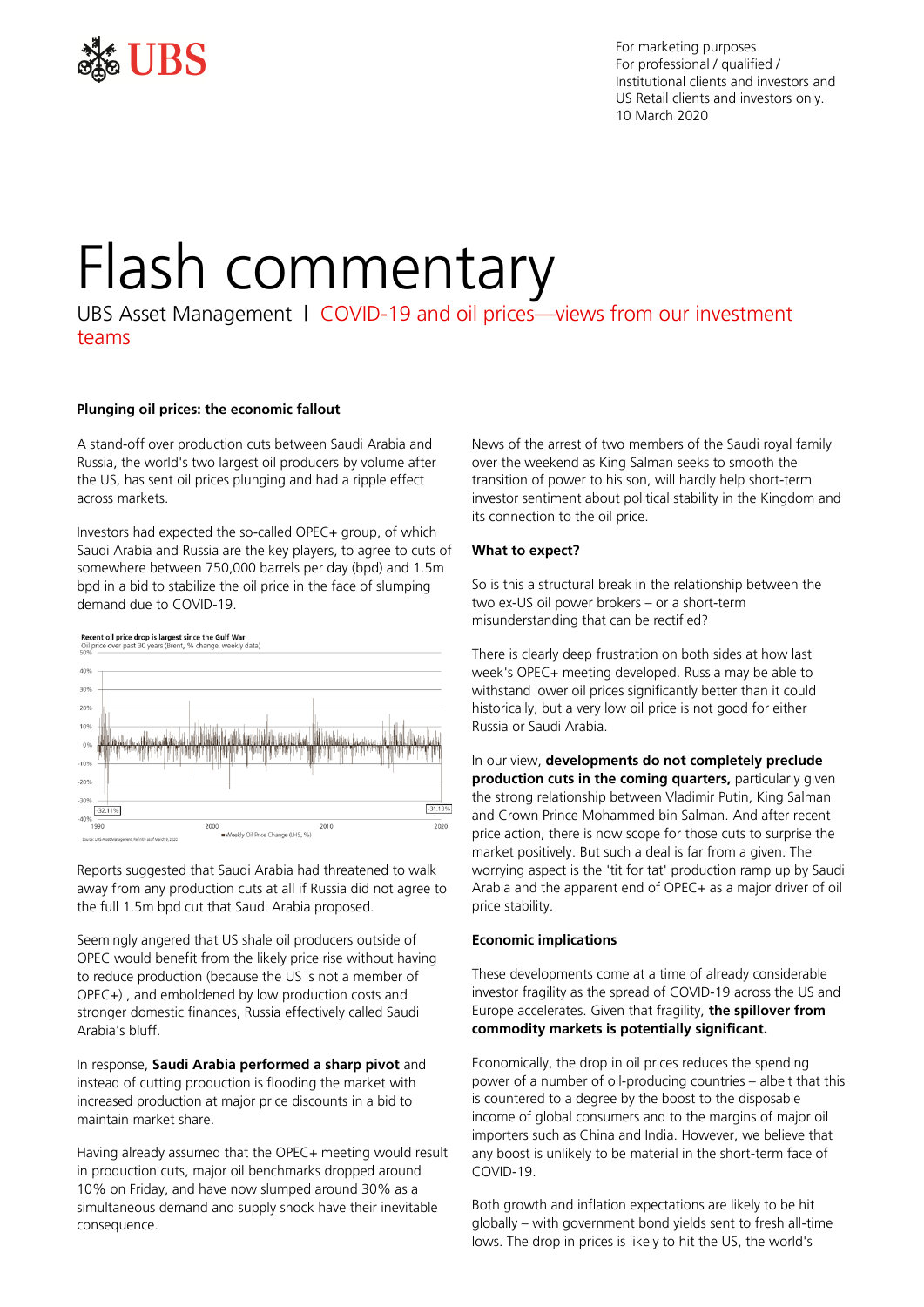largest exporter of oil, harder than elsewhere – leading to a drop in capital expenditure and employment from the economically important shale oil industry.

From a market perspective, **the potential impact on credit is noteworthy.** For highly-indebted oil producers in the US in particular, the fall in oil prices is not a question of lower shortterm earnings, but a question of solvency. In part, this is what Russia wants: to exploit the current global situation and permanently remove some of the supply coming out of the US. There are therefore knock-on effects of the oil price drop for oil equipment manufacturers and to bank lenders to the US oil industry.

**US High Yield credit spreads have widened quickly and significantly to reflect this**. We expect them to stay wide without any deal between the Saudi Arabia and Russia. Despite recent market movement, the energy sector still represents around 12% of US High Yield.

Importantly, we believe that these issues are unlikely to be contained within the energy sector – and raise valid concerns about both the wider credit universe and market liquidity. There is a well-documented potential mismatch between assets under management in passive high yield vehicles and dealer inventory in underlying bonds. With COVID-19 adding to liquidity concerns, these ingredients raise the prospect of exaggerated price moves if redemption flows in these high yield vehicles increase more significantly.

# **US HY Spreads have been closely correlated with oil px in recent years**<br>US HY Spread (LHS, bp) vs Crude Oil (RHS, WTI USD/bl, Inverted)



Outside of the specifics of the energy sector, the oil price developments represent an additional source of volatility that increases the short-term equity risk premium and is an additional weight on investor sentiment already hit by COVID-19. Risk assets appear to have been slow to price in the risks to global growth. We therefore do not see the drawdown in global equity markets and sharp drop in US Treasury yields as a significant over-reaction to the negative news flow of the coronavirus or energy markets over recent days.

Looking forward we expect further cuts in policy rates and an expansion of central bank balance sheets across major economies including the US, UK, Eurozone and Japan in the coming days in response to the growth shock stemming from COVID-19 and any risks of contagion from the falling oil price. But the effectiveness of monetary policy is diminished, at least in the short-term, by the impact of COVID-19 on economic growth.

In our view it is therefore a step change in fiscal spending from major economies that holds the key to reinvigorating growth expectations and improving investor confidence. And if policy makers are able to ward off contagion and recession, there is scope for a very sharp rebound in economic growth and in risk assets given the benefits of loose monetary policy and a low oil price.

# **How are we positioning portfolios?**

Within **Global Equity markets**, the collapse in the oil price has further reinforced the 'flight to safety' we have seen in markets with cyclical stocks underperforming defensive stocks. Energy stocks are big components of Value indices and therefore Value has further underperformed growth. The riskoff environment has also put pressure on highly leveraged companies.

We are using such short term dislocation to increase holdings where shares have fallen below our estimates of long term value, while being mindful of the risk of further disruption. We are being especially sensitive to investing in companies where we believe the current uncertainty may impact their long term business models. Our experience has proven that such times present excellent potential opportunities to take advantage of over-reactions in markets.

For **Fixed Income**, we previously reduced credit risk and have positioned strategies to benefit from increased demand for high quality sovereign and corporate bonds. Specifically, we pared back our investment grade and high yield positions from last year and into January while maintaining a bias to long duration.

At this stage we do not anticipate making any material changes to positions. We are, however, mindful of the fact that we are in totally unchartered territory and extra caution is therefore warranted.

**UBS O'Connor** is observing extreme levels of volatility in rates, credit and equities, creating significant risks and opportunities across all our strategies. From a historical perspective, we see a strong parallel for current market conditions with those observed in late 2015 / early 2016, where the market similarly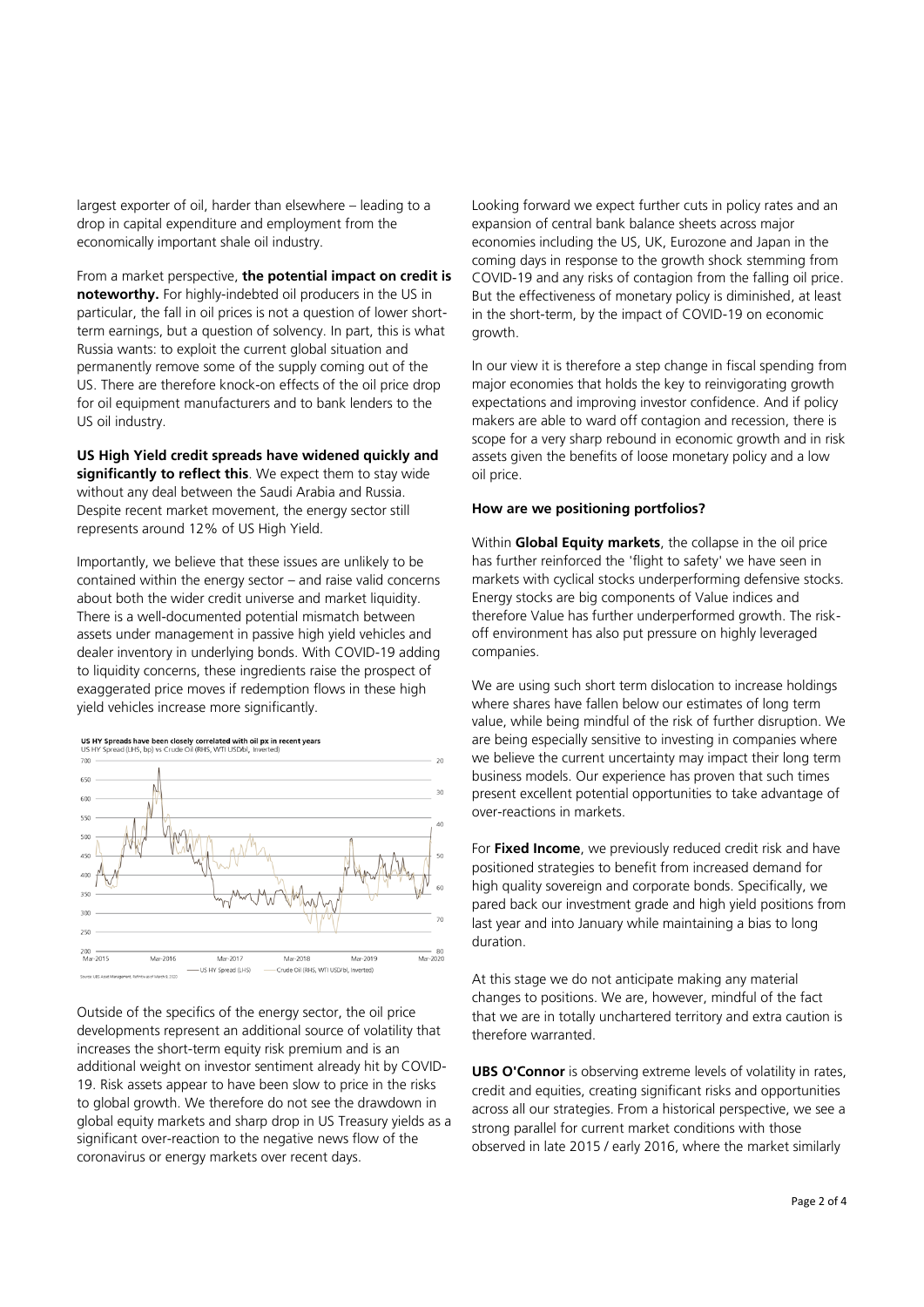dealt with extreme moves in oil and accelerating recession fears. While the early part of this risk aversion focused on just the recalibration of equities and rates, the second wave of derisking extended to alternative strategies with especially notable unwinds happening in both the credit and merger arbitrage space. As the markets adjust and come to terms with the economic realities of both lower oil prices and the economic disruption related to COVID-19, investors are increasingly focused on policy alternatives to provide both monetary and fiscal support to the global economy. As with any high correlation, risk-off event, performance suffers shortterm but longer-term opportunities abound as the market will inevitably begin its normalization over the next two to three weeks. UBS O'Connor is selectively adding risk in high quality investment grade bonds, lower risk merger arbitrage situations, and in single stocks where the risk sell-off has taken prices well below our assessment of their value relative to indices and other comparables.

From a **UBS Hedge Fund Solutions** perspective, it's worth noting that hedge funds are generally protecting capital in the period despite significant risk premium widening across markets. The historic volatility in US rates has driven some

mark-to-market losses in Fixed Income Relative Value, but repo financing has been stable, enabling managers to hold positions. APAC has been a bright spot for performance as offshore China long / short hedge funds are positive to date in the month of March. We believe that the Energy sector is likely to go through a difficult period with escalated default activity. In addition to Covid-19 demand destruction and the OPEC driven oil selloff, ESG is a secular factor that is limiting the amount of bank financing and speculative capital for fossil fuel companies. We will likely see an interesting opportunity in energy credit as the "baby gets thrown out with bathwater." Finally, in our view much of the spread widening in Relative Value strategies, like merger arbitrage, is mark-to-market and likely to rebound.

COVID-19 is a risk to economies and **real estate markets**, particularly in Asia Pacific, but we believe that any impact will be short term if it is contained. There has been a dip in investment activity and share of international capital flows. We have seen interest rate cuts leading to yield falls in some markets, with real estate pricing around average versus index linked bonds. We do not see a big inflation risk and our analysis suggests that real estate offers suitable inflation protection.